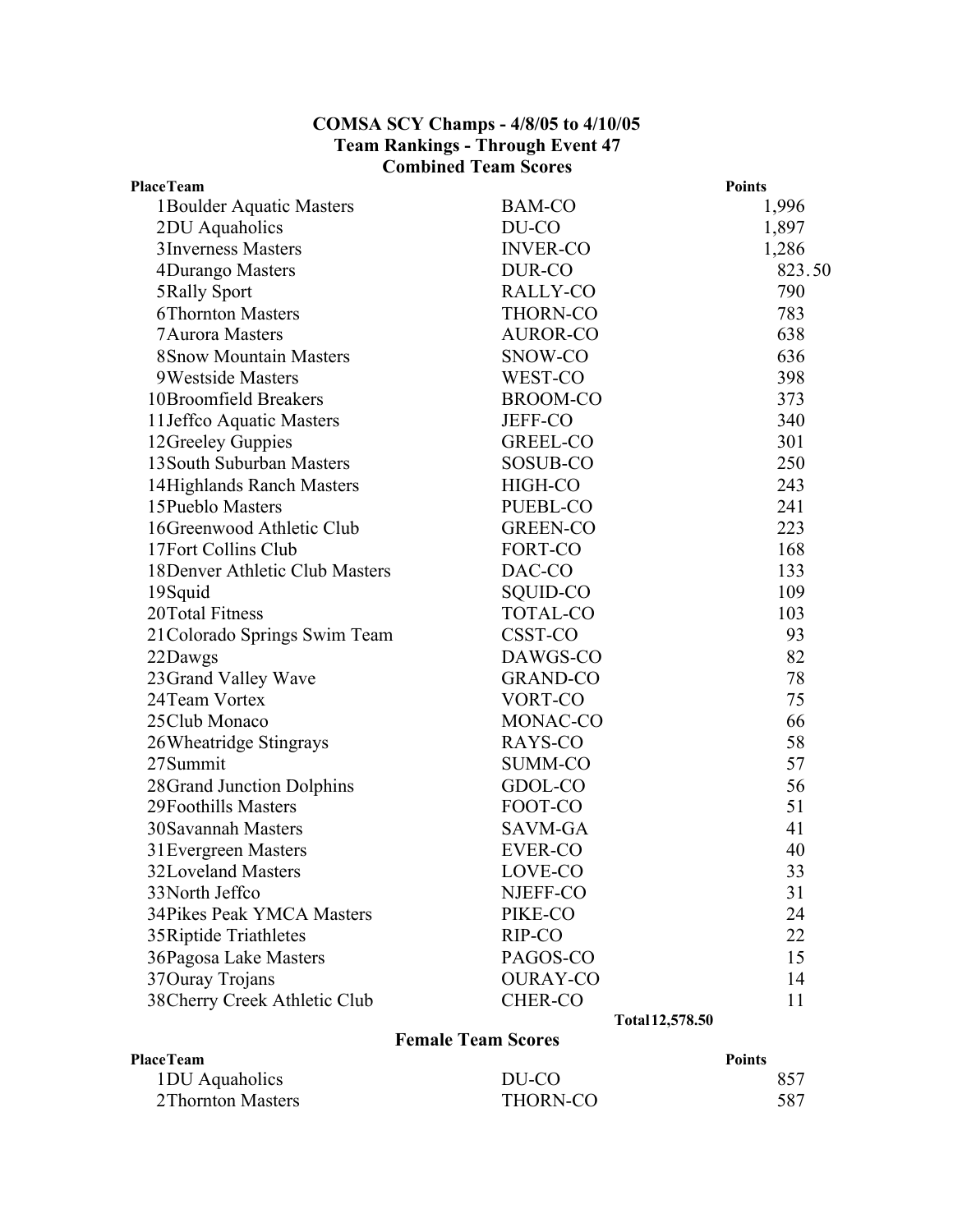| 3 Inverness Masters             | <b>INVER-CO</b> | 564.50 |
|---------------------------------|-----------------|--------|
| 4Boulder Aquatic Masters        | <b>BAM-CO</b>   | 523    |
| <b>5Snow Mountain Masters</b>   | SNOW-CO         | 438    |
| 6Rally Sport                    | RALLY-CO        | 327    |
| 7Durango Masters                | DUR-CO          | 326.50 |
| 8 Aurora Masters                | <b>AUROR-CO</b> | 306    |
| 9Westside Masters               | WEST-CO         | 222    |
| 10Greeley Guppies               | GREEL-CO        | 185    |
| 11Fort Collins Club             | FORT-CO         | 168    |
| 12 South Suburban Masters       | SOSUB-CO        | 113    |
| 13 Highlands Ranch Masters      | HIGH-CO         | 109    |
| 14Total Fitness                 | <b>TOTAL-CO</b> | 103    |
| 15 Denver Athletic Club Masters | DAC-CO          | 99     |
| 16Jeffco Aquatic Masters        | <b>JEFF-CO</b>  | 94     |
| 17 Pueblo Masters               | <b>PUEBL-CO</b> | 82     |
| 18Dawgs                         | DAWGS-CO        | 60     |
| 19Team Vortex                   | VORT-CO         | 58     |
| 20Summit                        | <b>SUMM-CO</b>  | 57     |
| 21 Wheatridge Stingrays         | RAYS-CO         | 52     |
| 22Greenwood Athletic Club       | <b>GREEN-CO</b> | 49     |
| 23Loveland Masters              | LOVE-CO         | 33     |
| 24Colorado Springs Swim Team    | CSST-CO         | 25     |
| 25Foothills Masters             | FOOT-CO         | 15     |
| 26 Cherry Creek Athletic Club   | <b>CHER-CO</b>  | 11     |

**Total5,464.00**

| <b>PlaceTeam</b>             |                 | <b>Points</b> |
|------------------------------|-----------------|---------------|
| 1 Boulder Aquatic Masters    | <b>BAM-CO</b>   | 1,335         |
| 2DU Aquaholics               | DU-CO           | 972           |
| 3 Inverness Masters          | <b>INVER-CO</b> | 591.50        |
| 4Durango Masters             | DUR-CO          | 407           |
| 5Rally Sport                 | RALLY-CO        | 399           |
| 6Broomfield Breakers         | <b>BROOM-CO</b> | 351           |
| <b>7 Aurora Masters</b>      | <b>AUROR-CO</b> | 284           |
| 8 Jeffco Aquatic Masters     | <b>JEFF-CO</b>  | 246           |
| 9Westside Masters            | WEST-CO         | 176           |
| 10Greenwood Athletic Club    | <b>GREEN-CO</b> | 174           |
| 11 Pueblo Masters            | PUEBL-CO        | 159           |
| 12 Snow Mountain Masters     | SNOW-CO         | 158           |
| 13 South Suburban Masters    | SOSUB-CO        | 137           |
| 14 Highlands Ranch Masters   | HIGH-CO         | 134           |
| 15 Thornton Masters          | <b>THORN-CO</b> | 120           |
| 16Squid                      | SQUID-CO        | 109           |
| 17 Greeley Guppies           | <b>GREEL-CO</b> | 98            |
| 18Grand Valley Wave          | <b>GRAND-CO</b> | 78            |
| 19Colorado Springs Swim Team | CSST-CO         | 68            |
| 20Club Monaco                | MONAC-CO        | 66            |

**Male Team Scores**